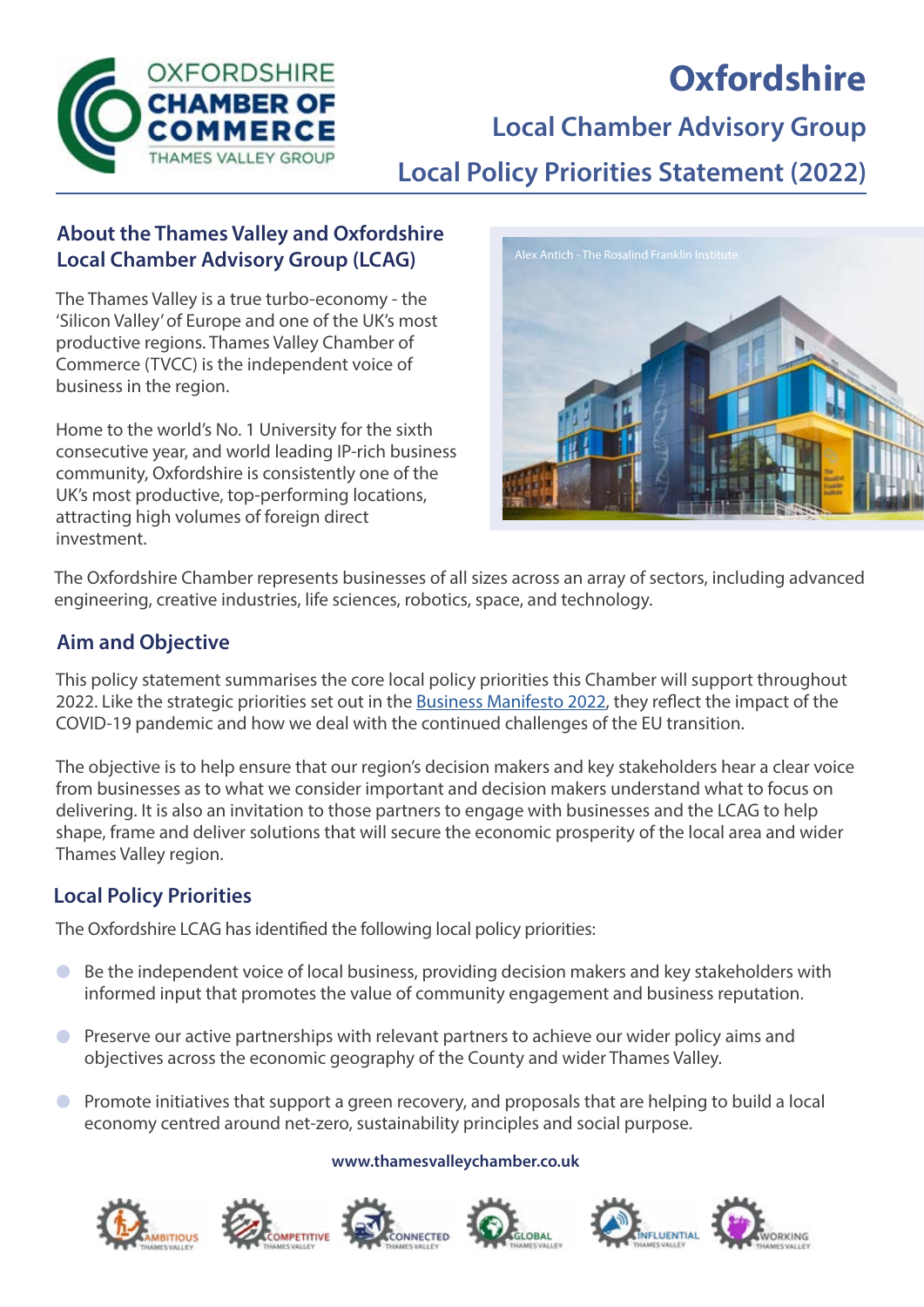



## **Local Chamber Advisory Group**

**Local Policy Priorities Statement (2022)**

- Encourage proposals that can help secure the appropriate mix of development and the highest  $\bullet$ standard of urban design, planning, and infrastructure provision across Oxfordshire.
- Work with industry and key stakeholders in the education and training sector to support initiatives that will help secure skills development and training.
- $\bullet$ Support appropriate local transport initiatives that strengthen confidence in travelling by public transport and lead to its sustained recovery and reviewing the Local Transport and Connectivity Plan.
- Support proposals that strength public transport connections to Heathrow airport.  $\bullet$
- **C** Foster stronger business-focused relationships with all levels of education, to build a greater understanding of the world of work and the skills and knowledge required of business for its future workforce.
- Lobby Government for the delivery of the Local Skills Improvement Plan.  $\Box$
- Maintain support to existing exporters and help new businesses grow their trade activity.  $\overline{\phantom{a}}$
- Support initiatives that re-imagine the County towns, encourage appropriate levels of investment  $\bullet$ and active town centre management that will help secure their future vitality, vibrancy, and employment opportunities.
- Promote the sectors where Oxfordshire has evidential strengths and locations that support foreign  $\bullet$ direct investment (FDI), supporting new investors to deliver sustained levels of activity that secures higher volumes and value FDI projects.
- As appropriate and relevant to our business community, support proposals that deliver Oxfordshire  $\bullet$ LEP's Local Economic Recovery Plan and support the Inclusive Economy work being led by Oxford City Council.
- In recognition of the Government's ambition for the Oxford to Cambridge Arc, play our part in its development and delivery.
- Work with Government to try and progress the recommendations of the DMO review.
- Work with partners and key stakeholders to feed into the LEP Review, Oxford City Centre Action Plan Consultation and Oxford's Economic Strategy Consultation where appropriate.
- Review the outcomes of the Oxfordshire Plan 2050 Consultation which will be key to the future of Oxfordshire land use planning.